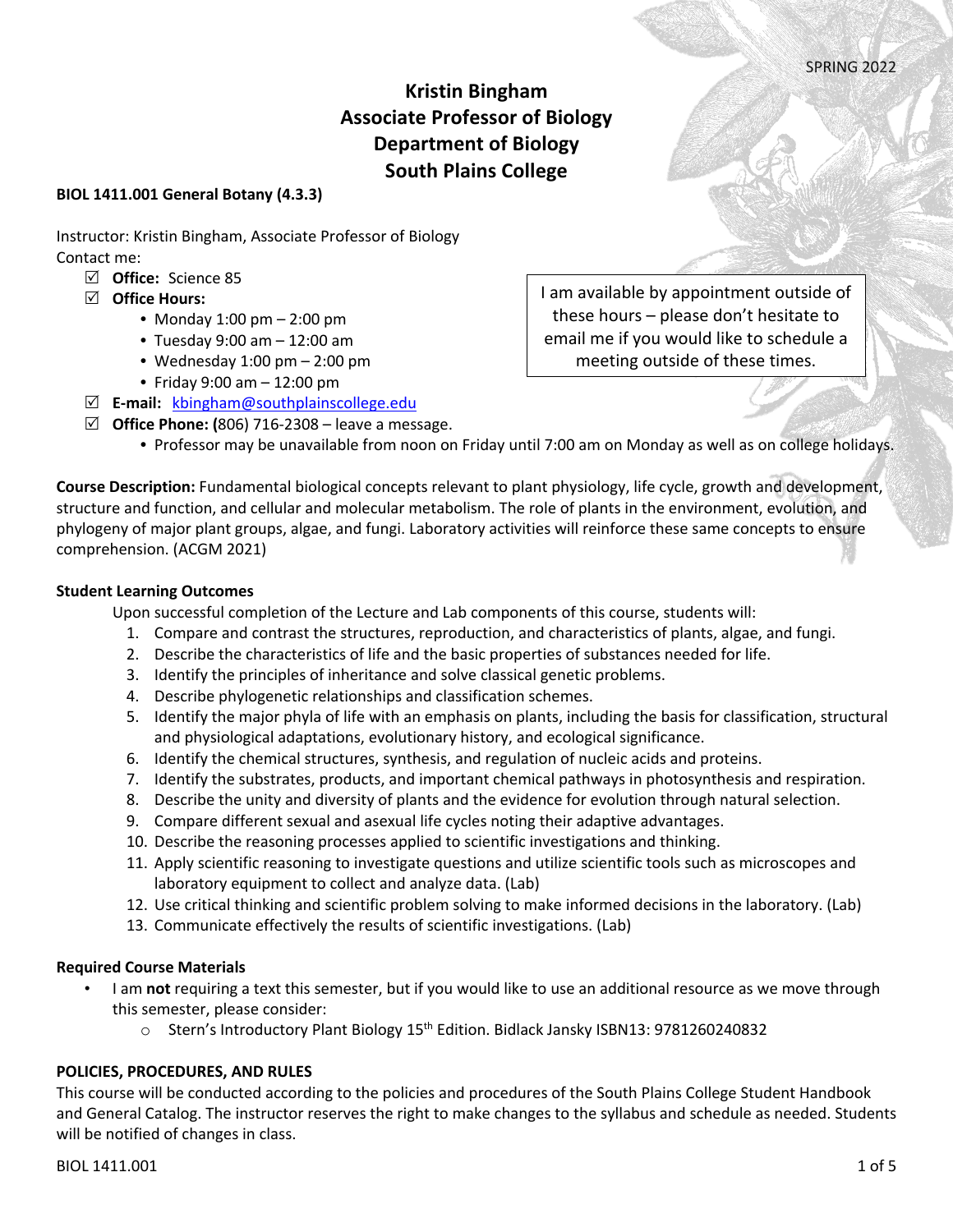## **Course Content:**

- **Blackboard is an important source for course information.** We may occasionally use additional programs (EdPuzzle) for activities throughout the semester. Any out of class assignments will be listed on Blackboard and linked from Blackboard.
- **Google Chrome is the preferred browser for use with Blackboard and will be REQUIRED if exams must be taken off campus.**

## **Communication Policy:**

- For individual communication, please send me an email. I generally respond to emails within 24 hours or less except for weekends and holidays.
- For group communication, I will use **announcements on Blackboard** and send a copy to your email listed in Blackboard. Please be sure this is an email that you regularly access.

## **Attendance Policy:**

- Regular Class Meetings:
	- o Punctual and regular attendance is expected for all lecture and lab meetings. Students are expected to be attentive and engaged with the material being presented and the discussions and lab work taking place.
	- $\circ$  Students are required to attend all in person lab sessions. There are no "make-up" labs, you will not be able to make up assignments missed during lab, and I will not accept late work.
	- $\circ$  If you have a valid excuse for being absent, it is your responsibility to notify me, before our scheduled class meeting if possible, so that reasonable accommodations can be made.
	- o Any student absent for more than **4 class days** (for any reason) or absent every class period for two weeks may be administratively withdrawn from the class by the instructor with a grade of X.
	- o Students are responsible for all material covered during any absence.
- Students who enroll in a course but have "Never Attended" by the official census date, as reported by the faculty member, will be administratively dropped by the Office of Admissions and Records. A student who does not meet the attendance requirements of a class as stated in the course syllabus and does not officially withdraw from that course by the official census date of the semester, may be administratively withdrawn from that course and receive a grade of "X."

## **Hazardous Weather Policy:**

- **•** South Plains College rarely cancels classes due to weather. Students should plan accordingly to be able to attend all classes and arrive at SPC Levelland safely.
- **•** Announcements concerning cancellations and/or delays are made on local television, radio and on MySPC. Emergency notifications are also made by the college via email, text, and phone call. I will post any delays or cancellations on Blackboard.

# **Course Grade Policy:**

- The grade for this course will be based on:
	- o Five Exams 60% of total course grade
	- o Quiz Average 20% of total course grade
	- o Lab Assignments 20% of total course grade
- The points you earn on each assignment will contribute to each category as detailed above. At the end of the semester, I will use the grading scale (above right) to assign your final letter grade. There are no curves in this course.

## **Exam Policy:**

| <b>Letter Grade</b> | <b>Course Average</b> |
|---------------------|-----------------------|
| Δ                   | $90 - 100 %$          |
| в                   | $80 - 89.9 %$         |
| C                   | $68 - 79.9 %$         |
| נו                  | $60 - 67.9 %$         |
|                     | በ - 59.9 %            |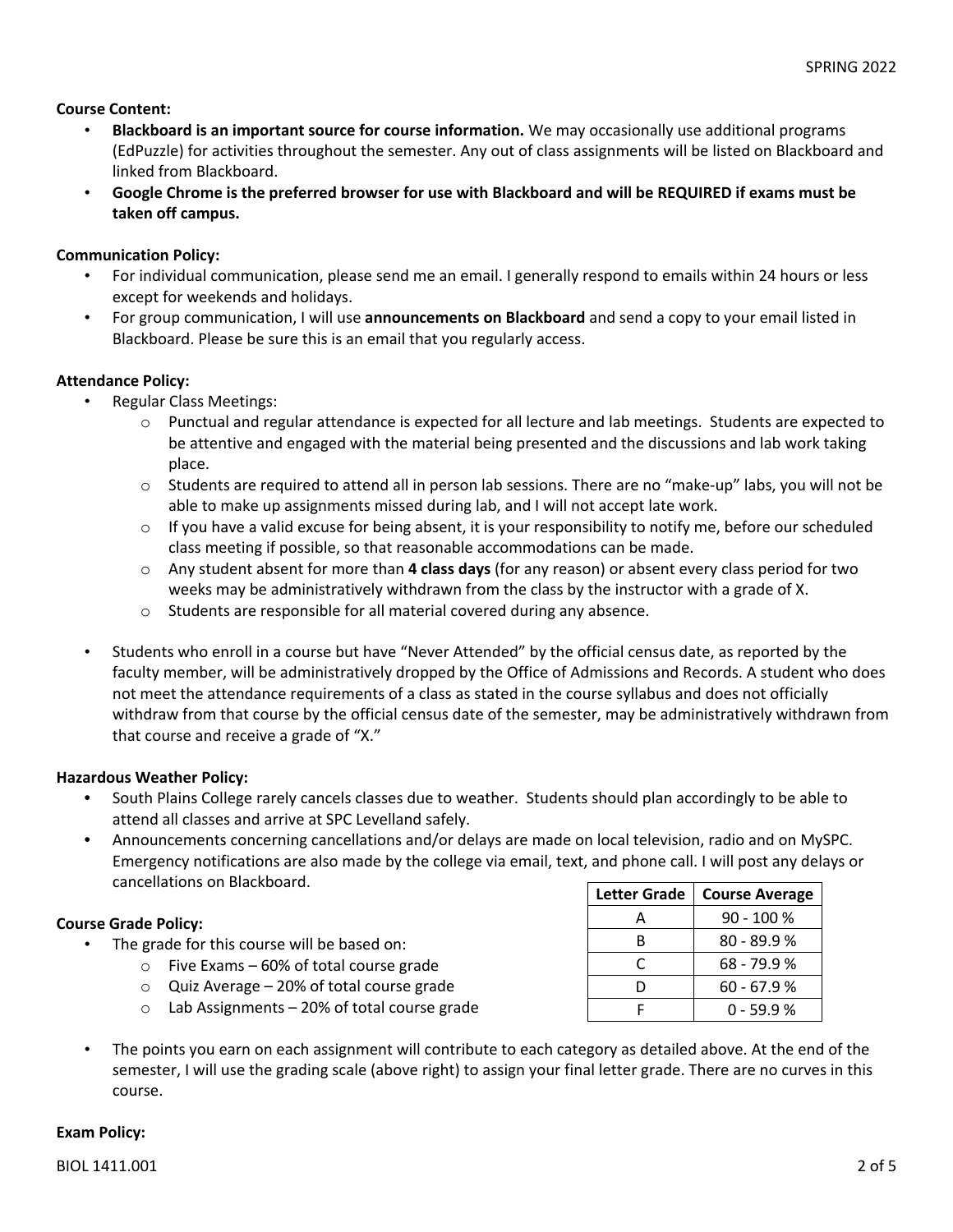- Each major exam will cover material from lectures and labs during the unit. Exam dates are listed on your Course Schedule (check Blackboard).
- Exams may include:
	- o Multiple-choice questions
	- o Short answer questions
	- o Matching
	- o True or false
- o Diagrams to complete
- o Structure identification
- o Taxonomy
- o Phylogeny/Resolving classifications
- The Final Exam/Exam 5 will be given according to the SPC Final Exam schedule. The final exam for this course **IS COMPREHENSIVE**.

## **Quiz Policy:**

- Quizzes will be given each class day over the previous meeting's material. Quizzes grades will be averaged and count for 100 points toward your overall course grade.
- Students who are late to class will not be allowed to take the quiz.

## **Make-up Policy:**

• If you miss a quiz or an exam, you will automatically receive a zero for that grade. You will not be able to make up or retake the missed item. **NOTE:** If you have an extenuating circumstance (i.e. You're in the hospital, you wake up to a flat tire and are going to be late getting to Levelland to take the exam, etc.) that prevents you from submitting your work on time, please contact me as soon as possible to discuss reasonable accommodations.

## **Drop Procedure:**

• An official drop initiated by the student before the Last Day to Drop (**April 28, 2021**) will result in a W on your transcript. Any drop initiated by the instructor for excessive absences will result in an X grade on the transcript. See the school policy on drops and the limit placed on "unexcused" drops which is available in the General Catalog on the school website. Students can drop a course online by completing the Student Initiated Drop form.

## **Student Conduct:**

- Any successful learning experience requires mutual respect on the part of the student and the instructor. Neither instructor nor student should be subject to others' behavior that is rude, disruptive, intimidating, aggressive, or demeaning. Student conduct that disrupts the learning process or is deemed disrespectful or threatening shall not be tolerated and may lead to disciplinary action and/or removal from class.
	- $\circ$  A high standard of conduct is expected of all students. It is assumed that obedience to the law, respect for property, authority, personal honor, integrity, and common sense will guide the actions of each member of this class. Any student who fails to perform to the expected standards will be asked to withdraw from the course or will be administratively dropped from the course by the instructor.
	- $\circ$  Students should respect the academic situation and be considerate of others in the classroom. Late arrivals should seat themselves quietly and without disruption to the lecture. During lecture, students should refrain from talking, eating, or any other behavior that will disturb others, including the instructor. Students should be alert, taking notes and paying attention during lecture, videos and discussions.

# • **Electronic Devices**

- o ALL electronic devises should be silenced inside the classroom.
- $\circ$  If an electronic device rings or vibrates repeatedly during lecture or lab, 5 points will be deducted from the student's next major exam grade per incident.
- $\circ$  Phones and smartwatches must be put away during exams. Earbuds should not be worn at ANY time during class.
- o You may NOT record the lectures, labs, or take photos/videos of the instructor without my expressed permission.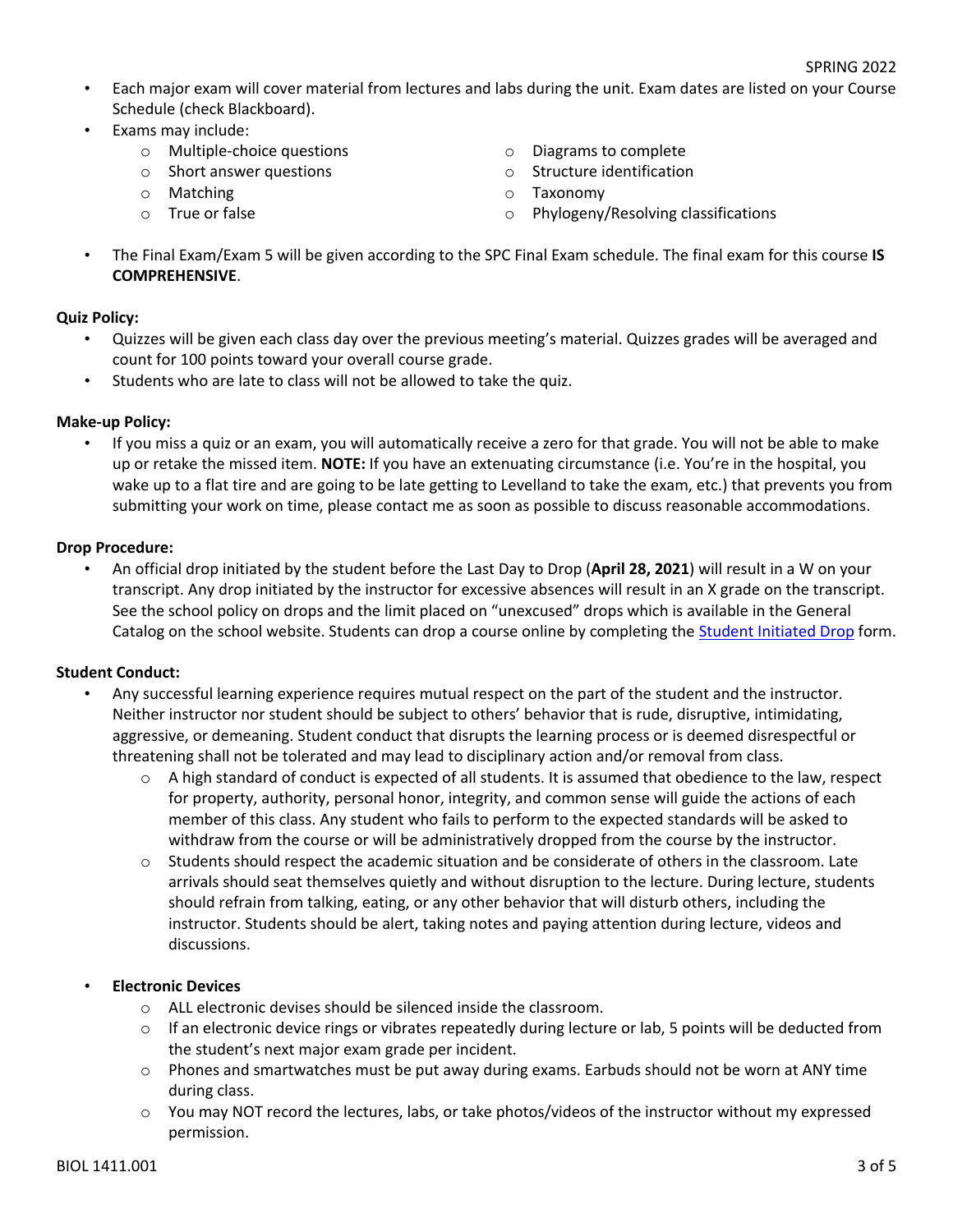## **Academic Integrity (from SPC Student Guide)**

It is the aim of the faculty of South Plains College to foster a spirit of complete honesty and a high standard of integrity. The attempt of any student to present as his or her own any work which he or she has not honestly performed is regarded by the faculty and administration as a most serious offense and renders the offender liable to serious consequences, possibly suspension.

**Plagiarism and Cheating:** Students are expected to do their own work on all quizzes and examinations. Failure to comply with this policy will result in an F for the assignment and can result in an F for the course if circumstances warrant.

- Plagiarism violations include but are not limited to the following:
	- $\circ$  Offering the work of another as one's own, without proper acknowledgment, is plagiarism; therefore, any student who fails to give credit for quotations or essentially identifiable expression of material taken from books, Internet resources, encyclopedias, magazines and other reference works, or from the themes, reports or other writings of a fellow student, is guilty of plagiarism.
- Cheating includes but is not limited to the following:
	- $\circ$  Dishonesty of any kind on examinations or on written assignments, illegal possession of examinations, the use of unauthorized notes during an examination, obtaining information during an examination from the textbook or from the examination paper of another student, assisting others to cheat, alteration of grade records, illegal entry or unauthorized presence in an office are examples of cheating. Complete honesty is required of the student in the presentation of any and all phases of course work. This applies to quizzes of whatever length, as well as to final examinations, to daily reports and to term papers.

## **Grievance procedure:**

• If a student is having an issue with course policies or the instructor, he or she should *first* try and resolve any such problems with the instructor. If the problem is not resolved, the student may proceed to the Biology Department Chair, who can advise the student on how to resolve the problem or direct them to the appropriate office.

## **Copyright Notice:**

• All material presented by the instructor in the course is copyright protected. The material presented by the instructor may not be modified or altered in any way. You have permission to print out one copy of any material presented by the instructor in this course (ex. course information sheet, contact information, and any lecture materials). The one copy must only be used for your personal educational use during this semester. The material may not be altered or modified in any way. The material may not be distributed in any way. You have permission to download the same material to your computer hard drive or other medium in order to print out the material needed. Any material downloaded may not be altered or modified in any way. The downloaded material may not be distributed in any way. If any course material is found on other websites, this becomes an act of academic misconduct and will be dealt with appropriately following the guidelines of the college concerning academic integrity.

## **Lab Safety:**

• Each student will be informed and trained on the Chemical Hygiene Plan (CHP) for Laboratories at South Plains College during the first weeks of the semester. Each student will be required to (1) acknowledge receipt of this information and (2) to follow all procedures outlined by the instructor and/or staff of South Plains College. Students not complying with any regulation may be removed from the course.